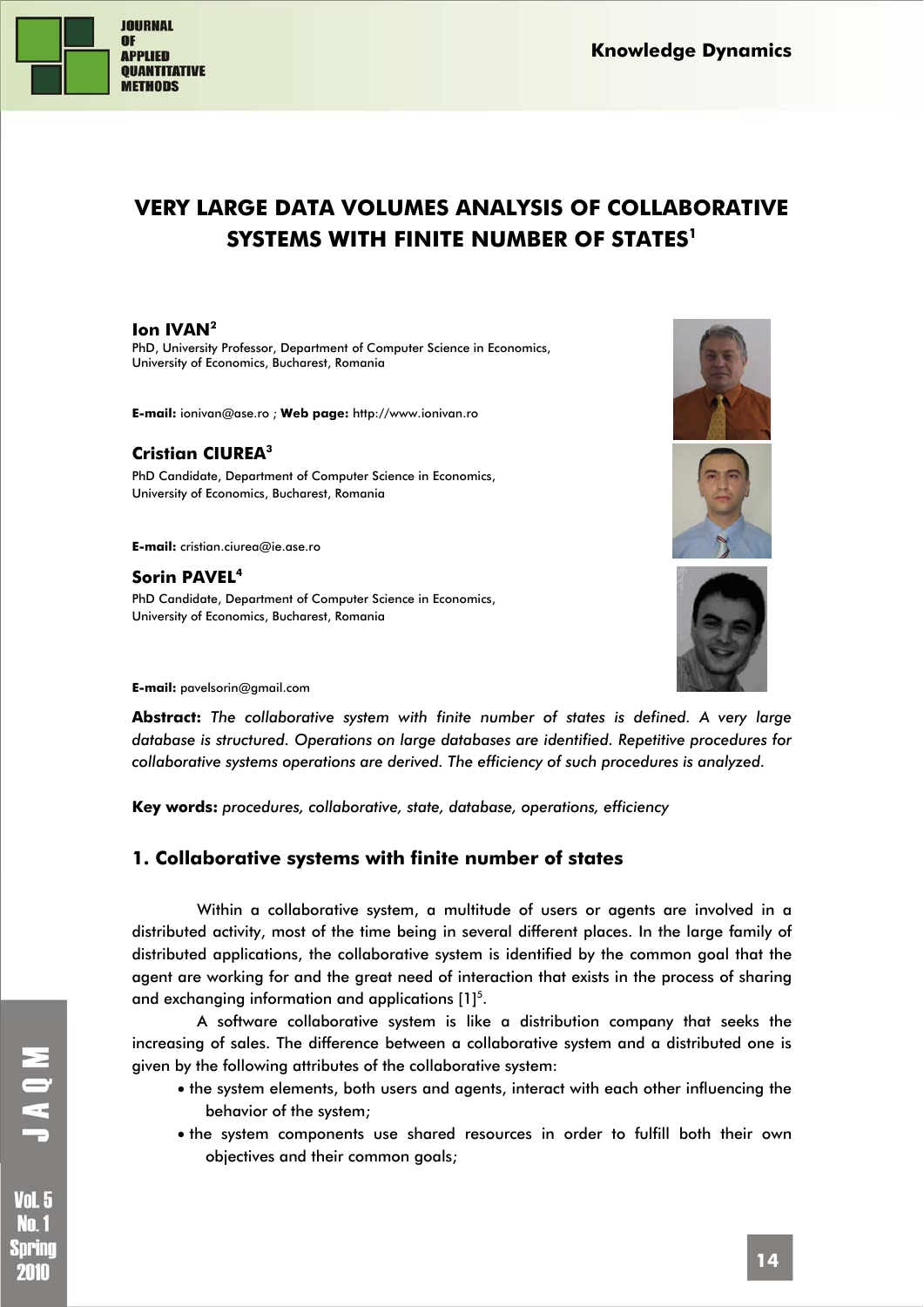

- the system has permanent communication channels between users and agents;
- the agents' interests are not antagonistic (the agents have common and corporate interests).

The characteristics of collaborative systems are: complexity, reliability, portability, mentenability, structurability, stability, adaptability, operationability and integrability [3].

Types of collaborative systems counts:

- *collaborative systems in education:* active in the educational and research field and pursue increased performance and testing of the educational process;
- *collaborative systems of defense:* active in military field and are defined by strict rules of organizing and functioning;
- *collaborative systems in production:* pursuing increased production capabilities and product quality within distinct goods and services production units;
- *collaborative banking systems:* used by banks and financial units, these systems are analyzed along this paper in order to determine the parameters that influence the banking systems and all its components;
- *electronic business systems:* companies' departments are becoming more and more integrated, and clients are now users of e-business systems, thus replacing the traditional security mechanisms with authorization software – the modern security systems which mange and store users' data and correlate them with the access rules of the organization;
- •*public administration systems:* used for managing tax collection, for integrated management of human resources and payroll, for querying city hall databases on citizen demand;

• *media software development systems:* media applications development was indirectly caused by the increasing of common use electronic devices; these systems include commutations stations for wireless, terrestrial, satellite and cable infrastructure.

The agents of a collaborative system interact dynamically. Therefore, the system should be flexible in ability to execute transactions. Agents, servers, data warehouses and transactions are all elements which generally compound distributed systems, but the nature of transactions between agents and shared objectives of the agents are the main parts of a collaborative system.

Let  $S_1$ ,  $S_2$ , ...,  $S_n$  be the array of states that a collaborative system cover. Changing from **S**, state to **S**, state is done by a message, a command, a document **d**<sub>ij</sub>. Table 1 contains the matrix of changing by documents from one state to another for a collaborative system.

**Table 1.** Transition by documents between states of collaborative systems

**S**<sub>1</sub> **S**<sub>2</sub> ... **S**<sub>1</sub> ... **S**<sub>n</sub>  $\overline{\mathbf{S}}_1$  $S<sub>2</sub>$ **... Si ...**   $S_n$  **dij**

The collaborative system named *bank* covers the following states:

 $S_1$  – open;

 $S_2$  – money receive;

 $S_3$  – credit approve;

Nn. 1 Spring 2010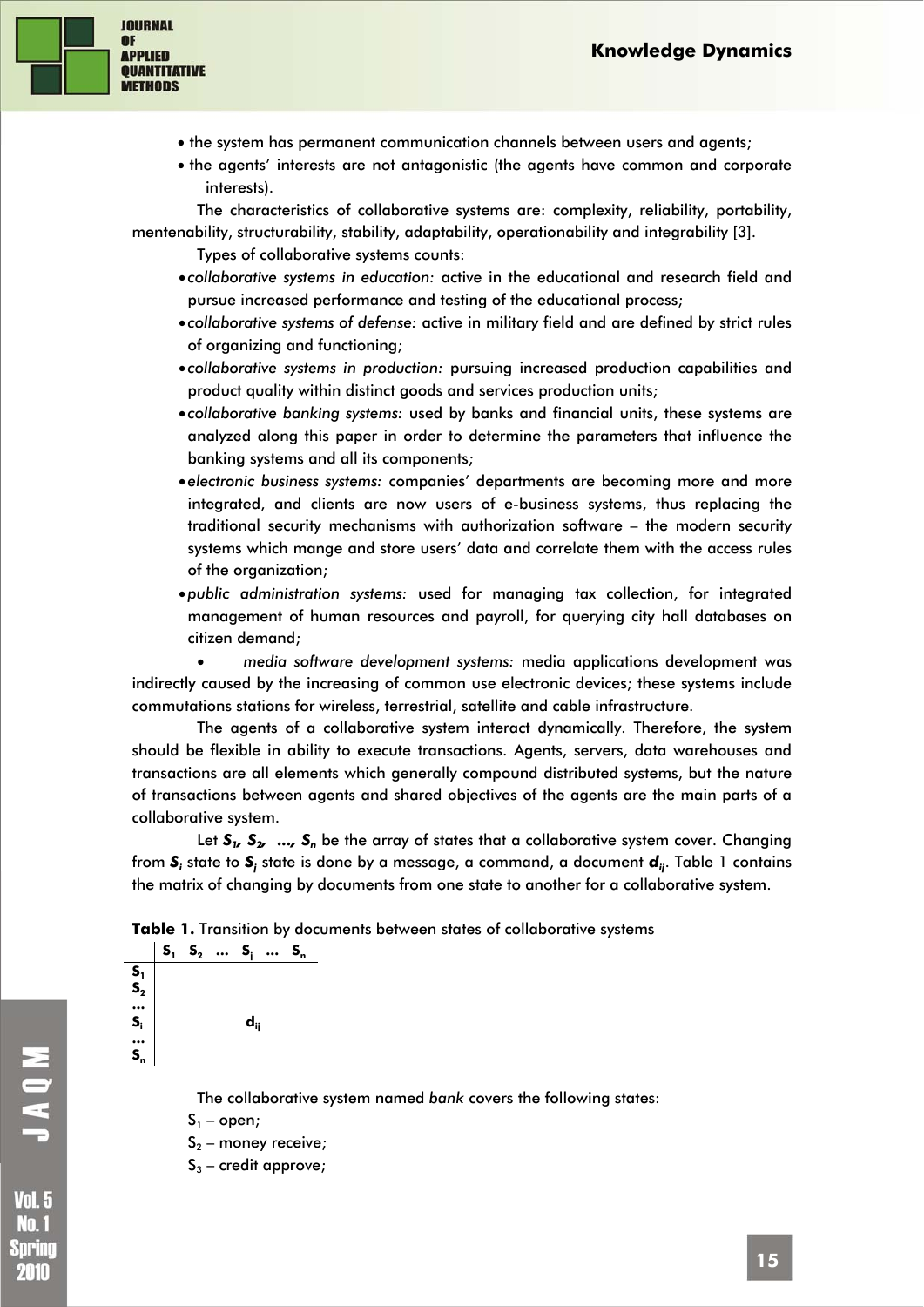

 $S_4$  – money discharge;  $S_5$  – currency exchange;  $S_6$  – closed.

Table 2 contains transaction between the six states of the *bank* collaborative system:

|                | $S_{1}$ | $\mathsf{s}_{\scriptscriptstyle 2}$ | $S_{3}$ | $S_4$ | $S_{5}$ | ್ಯ   |
|----------------|---------|-------------------------------------|---------|-------|---------|------|
| S <sub>1</sub> | void    | yes                                 | yes     | yes   | yes     | yes  |
| $S_{2}$        | yes     | void                                | yes     | yes   | yes     | yes  |
| $S_{3}$        | no      | yes                                 | void    | yes   | yes     | yes  |
| $S_4$          | no      | yes                                 | yes     | void  | yes     | yes  |
| $S_{5}$        | no      | yes                                 | yes     | yes   | void    | yes  |
| $S_6$          | yes     | no                                  | no      | no    | no      | void |

**Table 2.** Transaction between the six states of the *bank* collaborative system

Table 3 contains transaction by command from one state to another for a collaborative system. Therefore, the change from *Si* state to *Sj* state is done by *Cij* command:

**Table 3.** Transaction by commands between collaborative systems states [2]



The transition from one state to another implies output delivery from the system. In a usual collaborative system changing from *Si* state to *Sj* state is not possible for any *i* and *j* in *1..n*. The system changes from one state to the other but it doesn't have the capacity to go from each state in all the others. The situation is met for instance when a very simple collaborative system like a virtual mono-product store markets cement. The possible states of the system are: open, closed, supplying, sale. Table 4 contains the system transitions between the four states:

**Table 4.** Transition between states for a virtual mono-product store [2]

|               | <b>Open</b> | <b>Closed</b> | Supply | Sale |
|---------------|-------------|---------------|--------|------|
| <b>Open</b>   | void        | yes           | yes    | yes  |
| <b>Closed</b> | no          | void          | yes    | no   |
| <b>Supply</b> | ves         | no            | void   | yes  |
| Sale          | no          | yes           | yes    | void |

The change from *open* state to *closed* is done through **close store** command, while the transition from *supply* to *open* is triggered by the **open store** command. Getting from *open* or *supply* states to *sales* is done through **merchandise** command.

Probabilities are assigned to such a collaborative system, like: probability to change from *Si* state to *Sj* , probability to deliver *x* as output when changing from one state to

No. 1 Sprinc 2010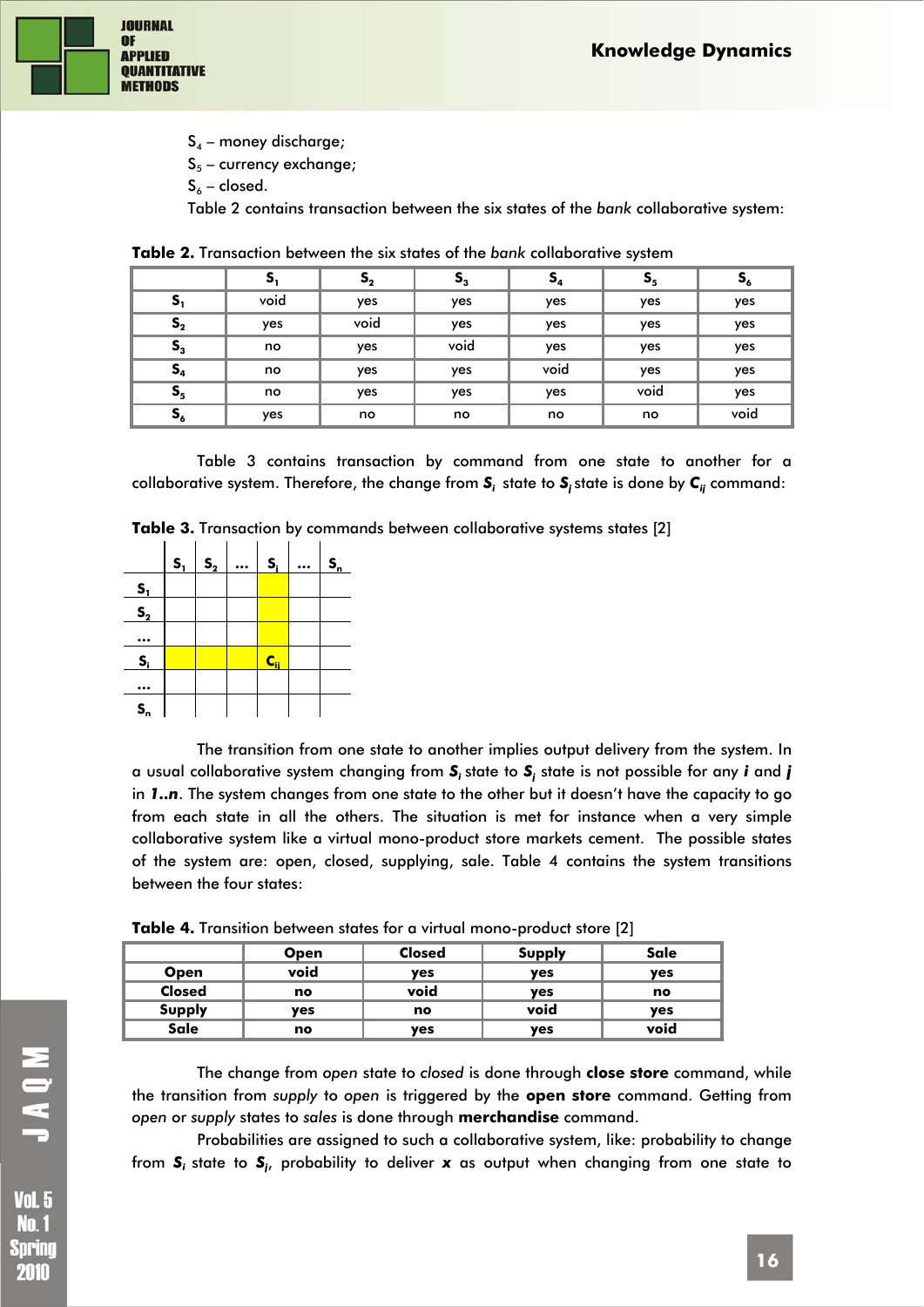

another. These probabilities are determined by a series of parameters like: amount of stockin-trades, the deposit capacity of the store, working program, customers' portfolio or the amount of daily orders. The systems probability to transit from *open* state to *closed* is influenced by the following situations:

- is the end of the working program;
- the stock-in-trades is used-up, following change to *closed* state and then to *supply*;
- the clients' orders are not honored because of different reasons.

Probabilities of these transitions are used in determining the appearance frequencies of different states of the systems at a given moment. According to Table 4, the change from the state of *supply* to the same state is not possible. In certain situations – like a large order from one of the clients, the system will go from one supply to other in order to honor the customer's demand. But the probability of such situations is low, considering that one supply loads the whole deposit capacity of the store.

Let **Px**<sub>ij</sub> be the probability that the collaborative system representing a virtual monoproduct store provides output **x** when changing from **S**, state to **S**, state. **Px**<sub>ij</sub> is determined by the relation:

$$
Px_{ij} = \frac{CFx}{CPx},
$$

where:

*Px<sub>ii</sub>* – probability that the collaborative system provides output *x* when changing from  $\boldsymbol{\mathsf{S}}_{i}$  state;

*CFx* – number of favorable cases to obtain output *x* when changing from *Si* state to *Sj* state;

*CPx* – number of possible cases to obtain output *x* when changing from *Si* state to *Sj* state.

The *bank* collaborative system contains identities which generate messages like: demands for problem solution, open accounts, currency discharge, credit approval.

The identities are professional and in the job description they make certain operations. The person *Pi* operates *ni* transactions: *Oi1, Oi2, ..., Oini*

Each transaction implies certain documents:  $d_{i\nu} d_{i\nu} ... d_{ini}$ 

Each transaction has a solution:  $s_{ij}$ ,  $s_{ij}$ , ...,  $s_{ini}$ .

All of these are stored in a very large database.

The dynamics of the collaborative systems point to modifications in the quality, structure, functions, dimensions, procedures and standards of the systems. The dynamics are studied by mathematical analysis, forecasting the long term behavior of each system [4].

#### **2. The database structure**

In [5] a collaborative system is presented for very large datasets visualization using web services. Web services implement collaboration and visualization through internet of very large data sets.

An article from the very large database contains: name of the person, the operation, the time of demand reception, the time of solution delivery (the time between the two times is the solving period) and the solution given.

MOVT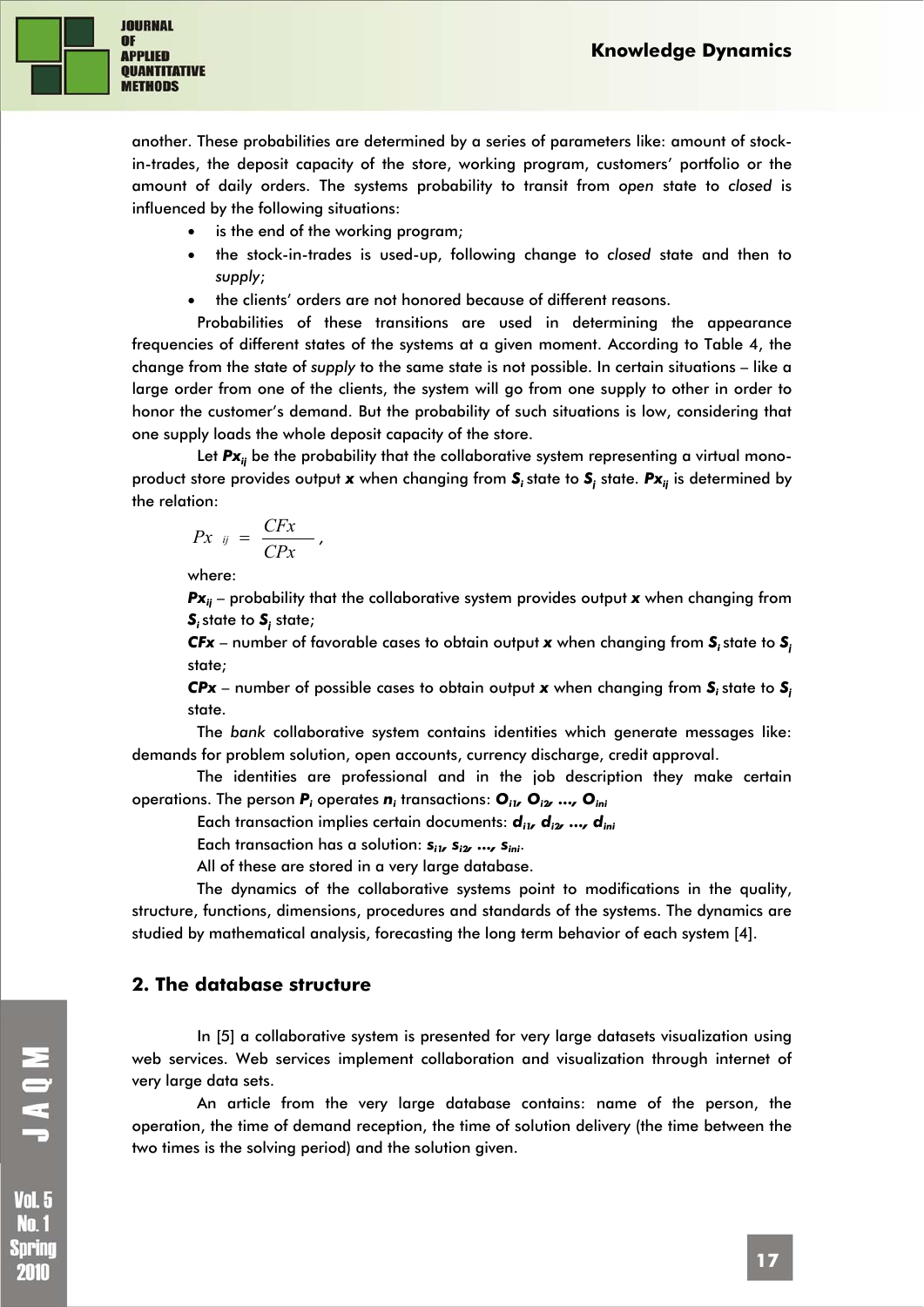

struct article { char \*person; char \*demand; int input\_moment: int output\_moment; char \*product; }; Person: *Johnson* Demand: *Taxi-cab authorization* 

Input moment: *10* Output moment: *11*  Product: *Yes*

This data is recorded by:

- the solicitor who tells his demand; the moment of demand reception is stored along with the address where the solution has to arrive;
- the solution giver;
- the auditor who verifies the quality of system activity.

The system activity leads to generation of *C* collection with *N* elements, *N* very large (N>10<sup>5</sup>). The elements e<sub>1</sub>, e<sub>2</sub>, ..., e<sub>N</sub> have identical structure and conform with the unique description template. It contains the list of the field-attributes of each article, the order of appearance and the type of each attribute. The elements are updatable and the rate *r* of field update is known.

Let *L* be the number of locations where the *N* elements are placed and let  $I_1$ ,  $I_2$ , ...,

 $I_{i\prime}$  ..., $I_{L}$  be the number of elements belonging to the *i* location, so that  $\sum_{i=1}^{n}I_{i}=1$ *L i*  $l_i = N$ 1 . The local

collectivities are formed through determined aggregation criteria: geographical, structural, rank, etc. The local collectivities  $c_1, c_2, ..., c_k$  are distinct physical databases.

Because of the large number of elements of any local collectivity *ci* , the copy cost of elements is noticeable high. Therefore, in order to create the initial *C* collectivity with *N* elements a virtual concatenation of the *L* distinct databases is chosen. The central database integrates local collection by their description, functioning like a database concordance. Each record has a physical address and its own update data. In the moment when an update occurs, the data about it is stored in the local database *ci* by modifying a single file which contains data about all the records in the collection. The concatenated database is updated by the automatic or manual copy of the *L* content files, when they are altered. The content files of the local databases can be database concordances of other smeller database of inferior hierarchic level.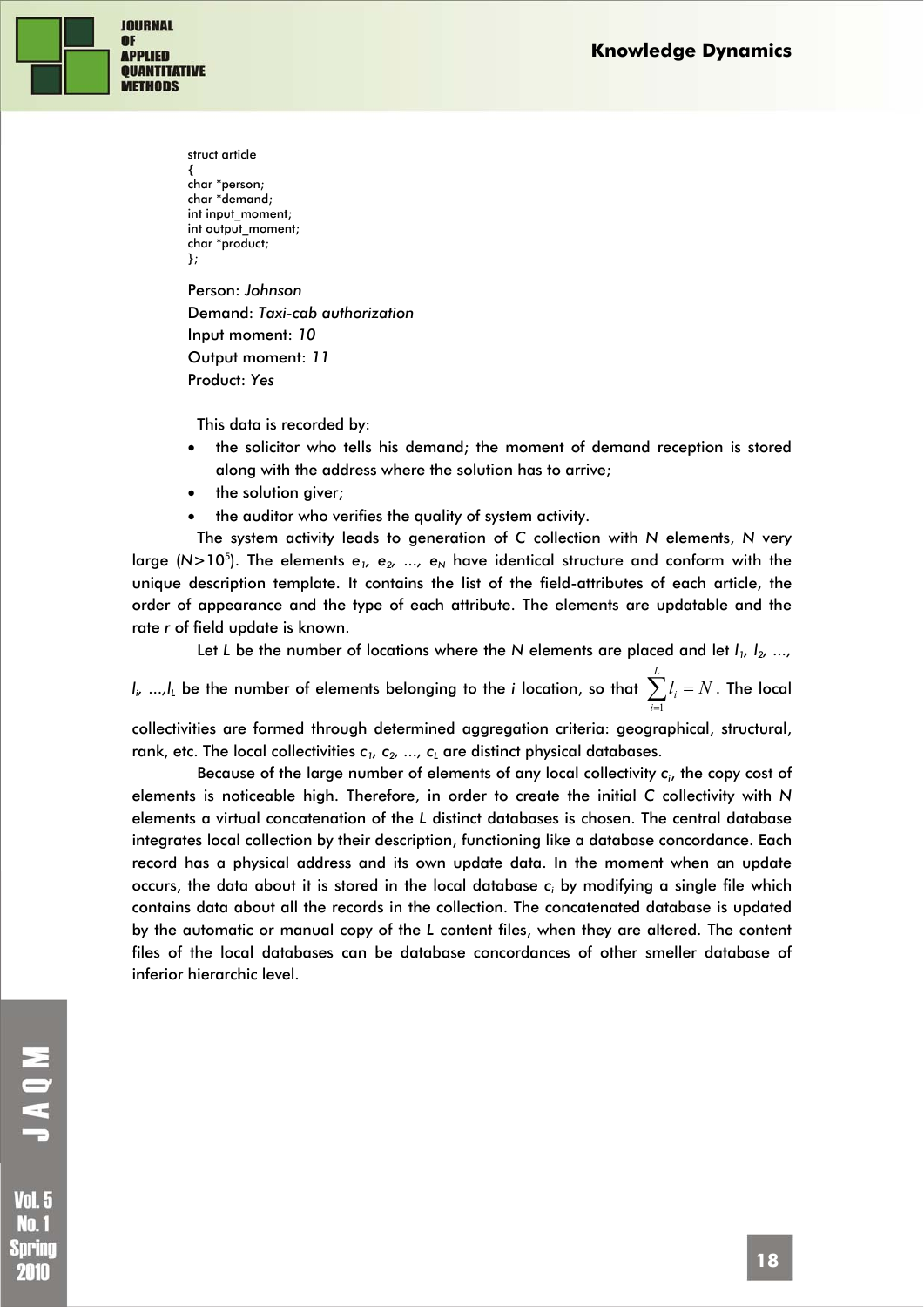



#### **Figure 1.** Virtual aggregation of DB

The daily data volume from the virtual database follows the relation:

$$
VD_z = NP * \sum_{i=1}^{ND} NC_i
$$
, where:

NP – number of persons; ND – number of documents;  $NC_i$  – number of fields in the *i* document.

Data volume for a *k* days period is:  $VD_{k\text{-days}} = k * VD_z$ , where: VD<sub>z</sub> - daily data volume.

Let *DB* be a database whereat *N* stations have access for creating and updating records. In the  $[t_{i}, t_{i+1}]$  time period there are  $P_i$  persons that operate updates on the database,  $i = 1,...,N$ . The total number of persons that interacts with *DB* in the  $[t_i, t_{i+1}]$  period is modeled by the relation:

$$
NTP_j = \sum_{i=1}^N P_i
$$

If each *Pi* makes *ki* operations on *BD* and each *ki* materializes in a new record in *DB,* then, the total number of records generated in the  $[t_{i'}\; t_{i+1}]$  interval is:

$$
NT\hat{I}_j = \sum_{i=1}^N P_i k_i
$$

**Vol. 5** No. 1 Spring 2010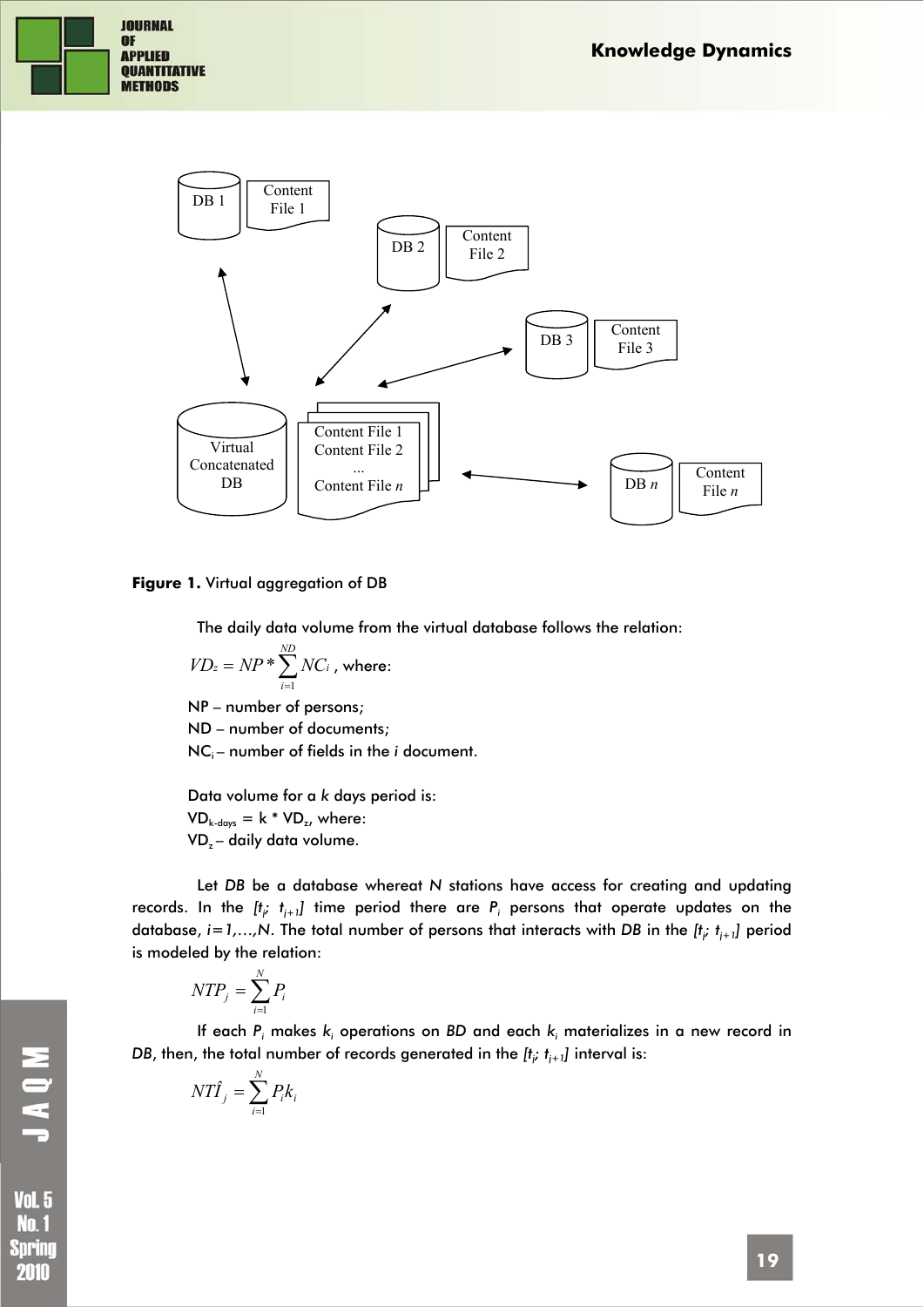

Therefore, for any two intervals  $[t_{i}, t_{i+1}]$  and  $[t_{i+1}, t_{i+2}]$  the number of records is exactly determined by the addition of the above indicators. Through gradual aggregation the long time generated data is determined.

This daily or periodic data volume includes an image of all that is realized in the collaborative systems in the informational field.

The records in the database are done:

- online by the solicitor;
- online through documents management by the agents of the collaborative system.

The documents' processing means extracting the information from the data fields and converting as strings of bits, which can be stored in a database. The processing of forms is considered completed when all the information from documents has been extracted and saved within a database [4].

In [6] a mechanism for auto-organization of devices collection is presented, for processing documents in a collaborative system from a multi-agent perspective.

The input data quality determines the quality of the information that is given to the users or to the decisional authorities within the system. The erroneous data has to be minimized from the initial phase. The validation procedures are grouped in:

- traditional procedures which consist in visual examination of data in primary documents;
- automated data control and validation procedures, using validation software and automated data correction procedures; the errors are automatically identified and corrected without any human intervention [4].

The forms contain required and optional fields. The input data is consisted of: letter strings, dates, codes or numerical values. This data frames in the following categories:

- correct and complete; a form contains the fill-in fields  $C_1, C_2, ..., C_n$ ; each field  $C_i$  has a value domain  $V_{i}$ ; the correct and complete state is achieved when all the fields  $C_{\nu}$ *i=1..n*, belong to vocabularies *Vi , i=1..n*;
- correct but incomplete; all the fields  $C_1$ ,  $C_2$ , ...,  $C_{i+1}$ ,  $C_{i+1}$ , ...,  $C_n$  belong to vocabularies *V<sub>i</sub>, i=1..n,* but field *C<sub>i</sub>* is missing; in this case, the application generates messages which indicate those fields which were not filled in;
- complete but incorrect; all the fields are filled in, but one or more values doesn't belong to the value-domain; in this case, the message generated specifies for each field what went wrong.

For each attempt of recording data, if the data is not completely correct and complete, a list of errors appear and the data is not sent to the database [7].

The application Collaborative Multicash Servicedesk records and processes phone demands taken by the analysts in a bank.

The fields that are selected or completed by the analyst are the following:

- name of the client which is selected from a predetermined list of Multicash users;
- name of the person which called;
- demand category, by selecting from a list with categories and associated codes;
- demand description for problem details;
- solving method by selecting the adequate option. When a negative resolution is adopted to a credit demand, the justification is based

on:

UAON.

**Vol. 5** No. 1 Spring 2010

incomplete documents in the credit;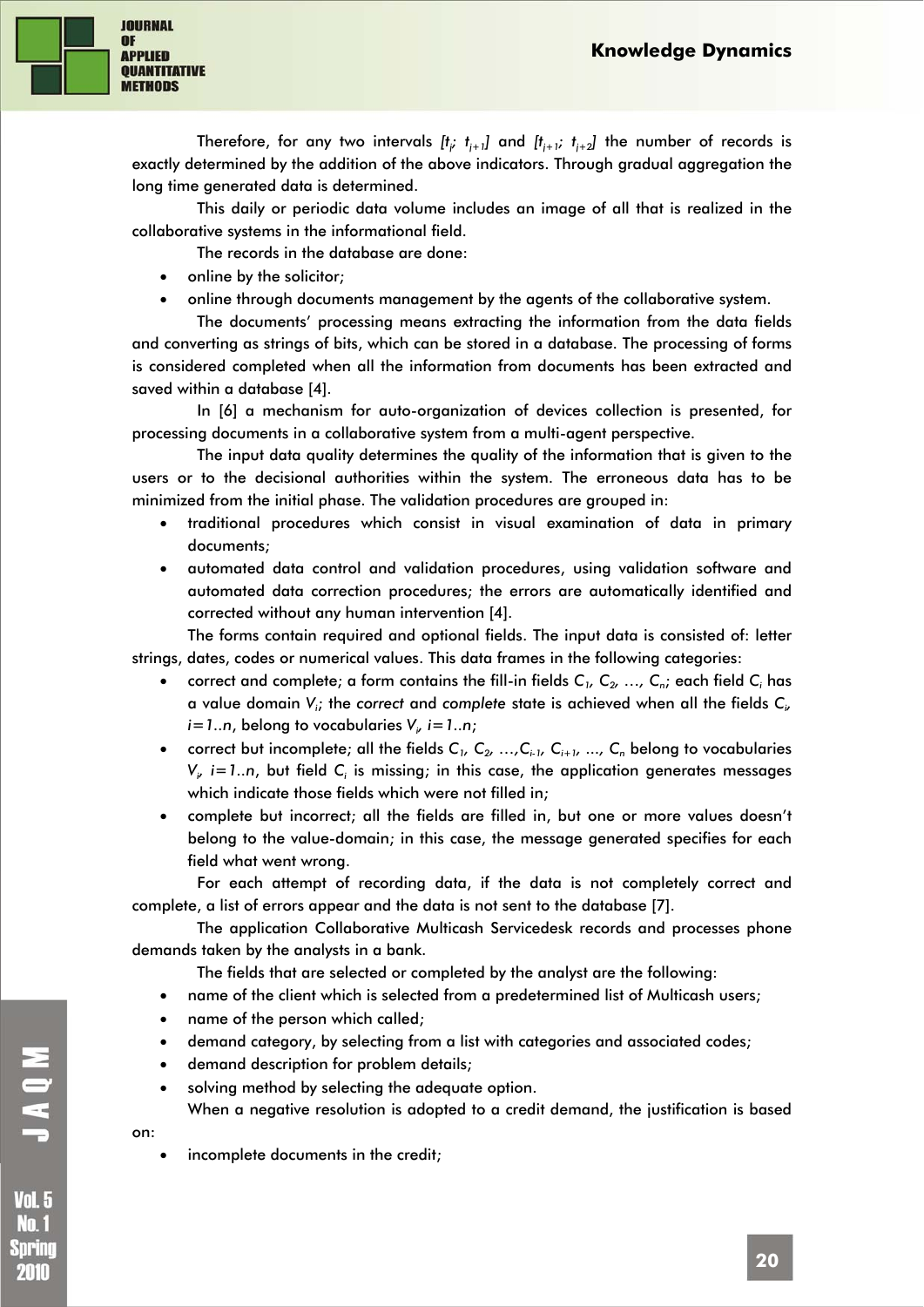

- failing to fulfill the existing law requirements;
- failing to fulfill the technological restrictions: the wage is too small or assurance is inexistent.

Denials are coded for storing and for easy telling of the reasons of decision. Based on these codes reports and statistics are generated for classifying the denials on the type of negative responses.

## **3. Processing**

Based on the very large datasets, many processing operations are realized in order to correlate and compute certain indicators.

Groups of persons are established and sorting takes place on the persons in the database leading to:

*Name<sub>1</sub>*: t<sub>1</sub> articles; *Name<sub>2</sub>: t<sub>2</sub> articles; ... Name<sub>k</sub>*: t<sub>k</sub> articles.

In the collaborative system there are *k* agents. From the Collaborative Multicash Servicedesk database certain data has been extracted about the number of demands, by clients recorded in November 2009, presented in Table 5:

| Table 5. Number of demands by clients |  |  |
|---------------------------------------|--|--|
| ar Inreal Communications              |  |  |

| Client        | <b>Number of demands</b> |
|---------------|--------------------------|
| Client Name 1 | 200                      |
| Client Name 2 | 180                      |
| Client Name 3 | 220                      |
| Client Name 4 | 100                      |
| Client Name 5 | 300                      |

Analyzing the number of demands by clients its determined the number of distinct clients that recorded demands in a specific period.

In the present, is seeking the increase of services quality offered by collaborative banking systems, by introducing intelligent agents to help increase performance of these systems.

The intelligent agent means an entity performing certain operations independently on behalf of a third party. The agents have a number of attributes, their main attribute is autonomy. For an agent to be called intelligent, its autonomous nature must be flexible, meaning that:

- perceive the working environment and the appropriate response to the changes occurred;
- decide to action also in situations of not environment amending;
- ability to interact with other agents or even with the human agent, both to achieve the designed goals and to facilitate the work of other employees. Characteristics of an agent are the followings:
- mobility, which is defined as the ability to move in an electronic network;
- veracity, which implies that an agent is unable to provide false information;

MOKT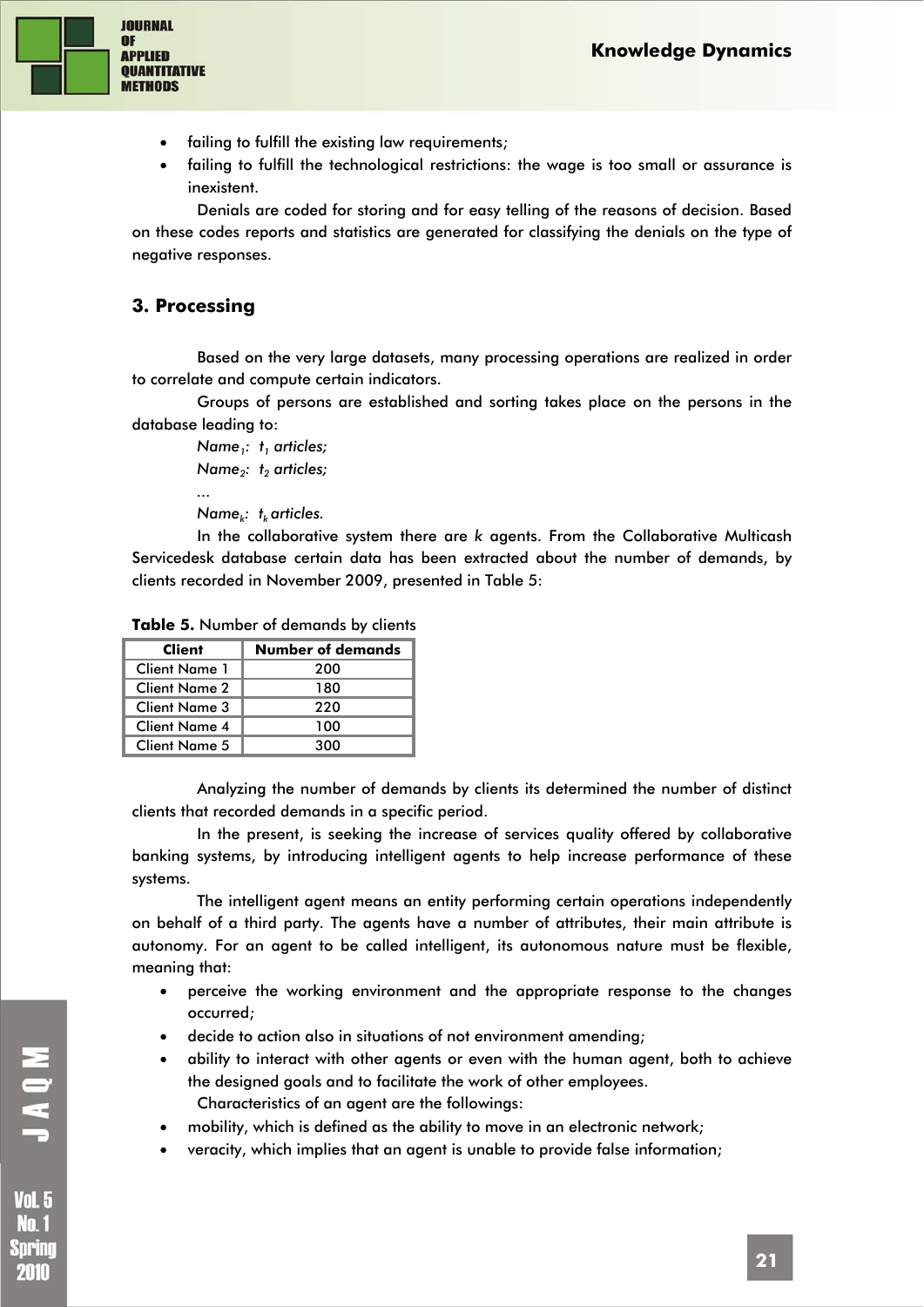

- goodwill, which means that an agent does not have conflicting goals;
- rationality, which means that an agent acts to achieve the purpose.

An agent is characterized by an architecture and a program. The agent program is a function that matches the perceptions which the agent receives from the environment and its actions. This program must be compatible with the agent architecture. The architecture made the interface between the perception given by sensors and the program, run the program and ensure that all actions chosen are made as they are generated. The environment where an agent act has many facets, being fully or partially observable, deterministic or stochastic, static or dynamic, discrete or continuous, monoagent or multiagent.

The sort is done by messages or documents received and results:

*Docum<sub>1</sub>:*  $k_1$  appearances; *Docum<sub>2</sub>:*  $k_2$  appearances; *... Documh: kh appearances.*  It follows that in the system are *h* types of documents. They are sorted by resolution and appear: Yes:  $k_1$  appearances; *Positive opinion: k<sub>2</sub> appearances; ...* 

*Rejected: k, appearances.* 

It follows that in the collaborative systems are *r* types of resolutions.

In the same manner are analyzed the evidence answers.

*Incomplete documents: x1 appearances;* 

*Violation of legal provisions: x<sub>2</sub> appearances;* 

*Technological incompatibilities:*  $x_3$  appearances.

Table 6 presents a report from the database of Collaborative Multicash Servicedesk application, regarding the categories of requests and their frequency in the month of November 2009:

| Table 6. Number of requests by category |  |  |  |  |
|-----------------------------------------|--|--|--|--|
|-----------------------------------------|--|--|--|--|

| <b>Category</b>                            | <b>Number of requests</b> |
|--------------------------------------------|---------------------------|
| Add new accounts in the client application | 26                        |
| Add new users in the client application    | 14                        |
| Other requests                             | 132                       |
| User blocked on the communication          | 41                        |
| User blocked at logon                      | 20                        |
| <b>Communication initiated</b>             | 54                        |
| Confirm account balance                    | 71                        |
| Deactivate payments file                   |                           |
| Error on starting the application          | 5                         |
| Signature error                            | 46                        |
| Error on see statements                    | 20                        |
| Statements export                          |                           |
| Generate electronic signature              | 20                        |
| Index corrupted in database tables         | 4                         |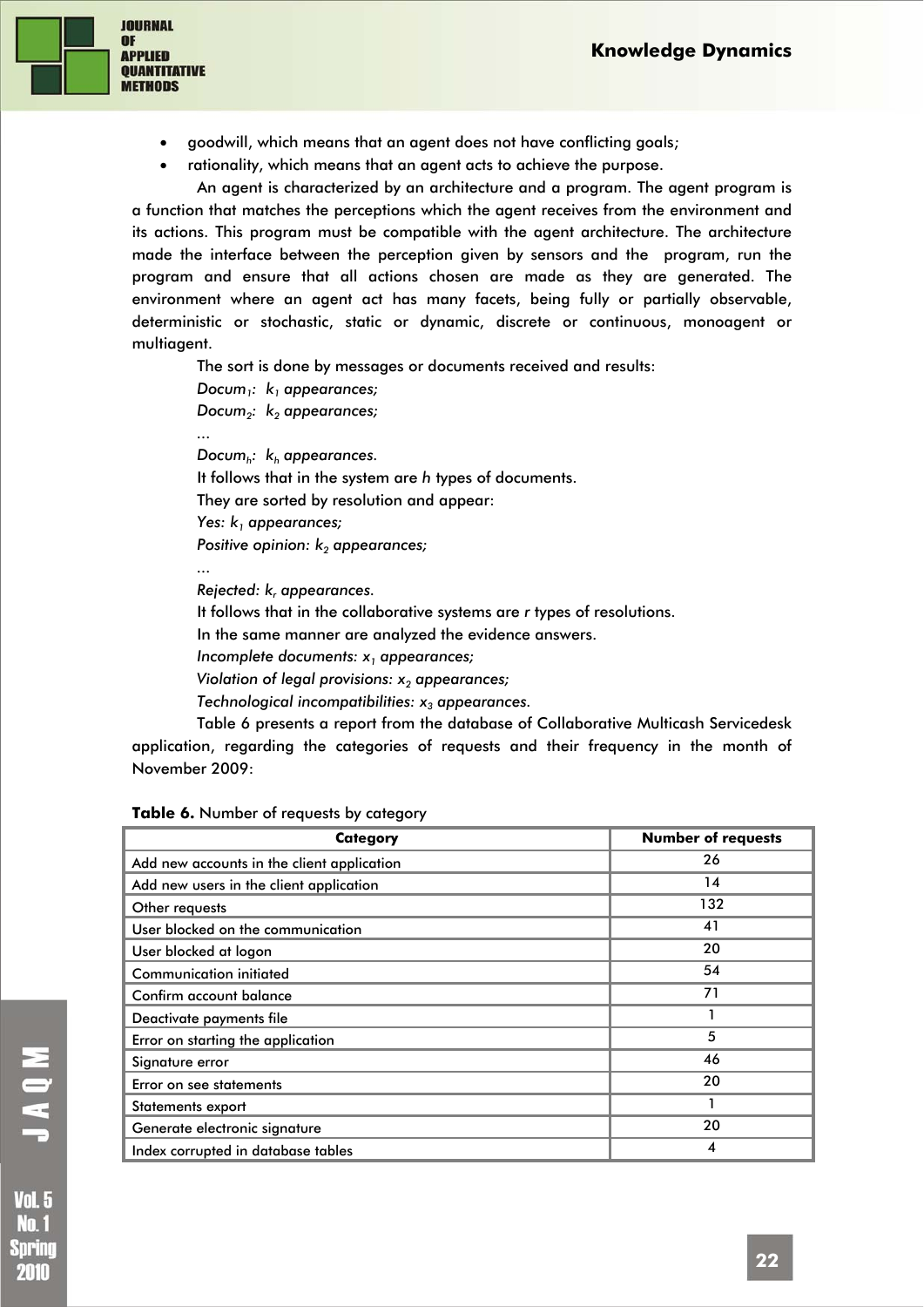

| <b>Category</b>                             | <b>Number of requests</b> |
|---------------------------------------------|---------------------------|
| Training on using the application           | 14                        |
| Training on see rejected payments           | 4                         |
| Delivery account statements                 |                           |
| Delivery file with bank codes               | 12                        |
| Delivery files for distributed signature    | 8                         |
| Change communication channel                |                           |
| Change number of approvals / amount limits  |                           |
| Change name / address of payer              |                           |
| Move the application on another computer    | 13                        |
| Please repeat job with AC29                 | 9                         |
| Reinstalling the application                | 7                         |
| Setting print parameters                    | 5                         |
| Setting communication sessions              |                           |
| Training of branches for completing annexes | 10                        |
| <b>Transmission interrupted</b>             | 36                        |
| Check payments status                       | 162                       |

On the basis of processing performed on the data sets, sorting is made by a single feature and are determined the metrics:

• average number of documents per person, *NDP*:

$$
NDP = \frac{NTD}{NP}
$$
, where:

*NTD* – total number of documents in the system; *NP* – total number of persons.

• average number of refusals to 100 requests, *NR*:

$$
NR = \frac{NTR}{NS} * 100
$$
, where:

*NTR* – total number of refusals in the system; *NS* – total number of requests.

Other statistics are performed in order to be used in the justice to determine the correlations between documents, customers, requests, and resolutions.

## **4. Combined analysis**

Data sets are identified and is performed a combined analysis to determine certain statistics. The combined analysis involves correlations between data sets, for the calculation of quality indicators.

There are considered *M* large databases  $BD_1$ ,  $BD_2$ ....  $BD_M$ , made with the same informatics application, reflecting data which characterize *M* collectivities ordered in disjoint territorial areas. It builds an informatics application for realize the virtual database *BDV* by an operation of concatenation of the basic data extracted from databases  $BD_1$ ,  $BD_2$ ....  $BD_M$ .

The selection of records from the virtual database *BDV* requires to:

**Vol. 5** No. 1 Sprinc 2010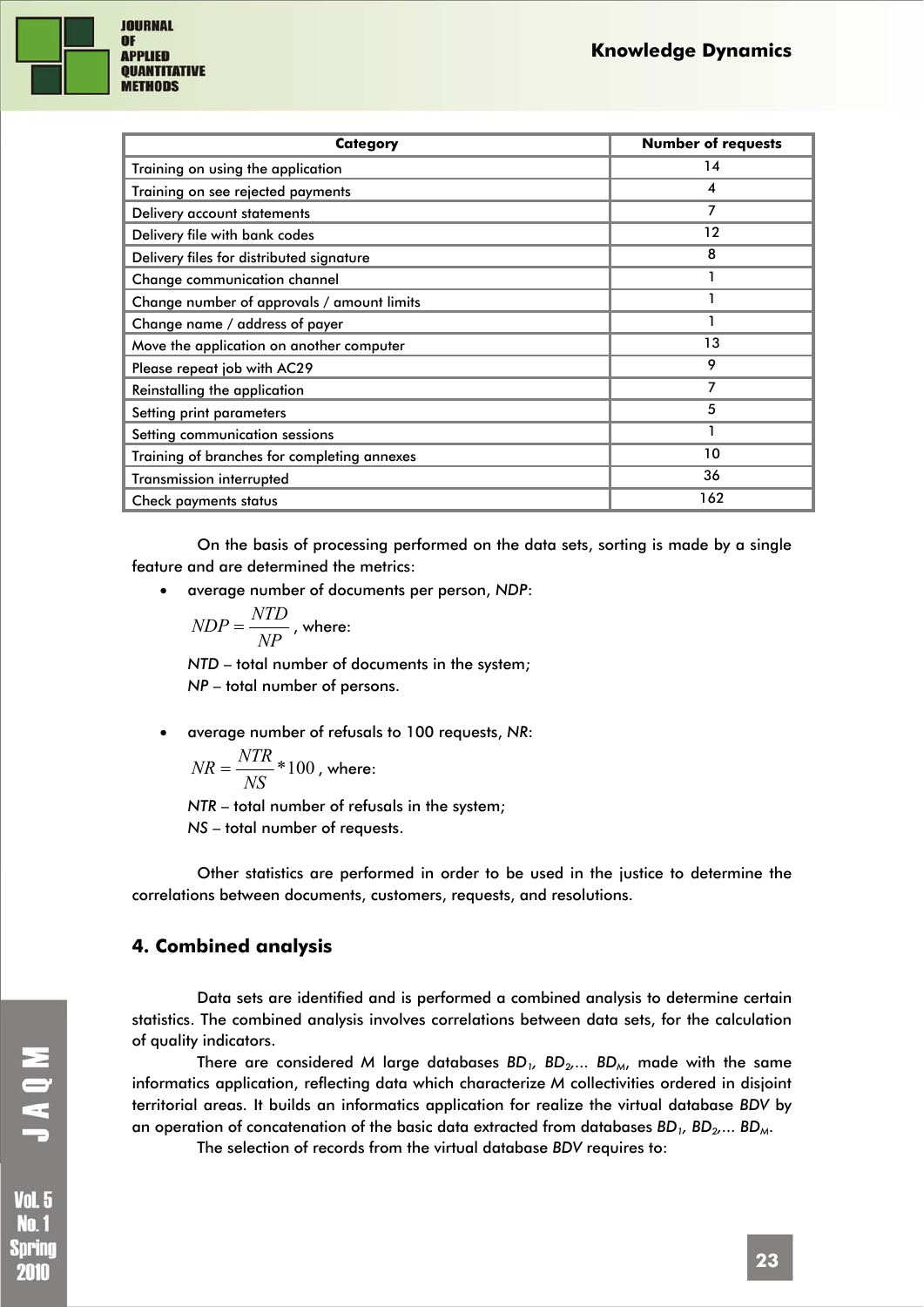

- across the data set of essential results in the concatenation process;
- identify the BD<sub>i</sub> databases containing records associated to the selected essential data;
- take information from real databases for processing selected records;
- carrying out processing.

For the analysis Person – Operations, are identified the types of operations made by a person:

*Popescu: settle rents documents, settle taxi permits, resolve global tax. Ionescu: settle construction permits.* 

Is determined the load degree of each agent in the system and is made a redistribution of operations so that do no exist a situation in which an agent is overloaded and another do not have enough operations which fill the working time.

From the combined analysis Analyst – Category of requests, on the basis of records from the Collaborative Multicash Servicedesk application, results that the analyst *Mihai Iancu* solved requests from the categories *Add new accounts in the client application, User blocked on the communication, Generate electronic signature, Change communication channel*, and the analyst *Marian Neagu* solved requests from the categories *Add new users in the client application, Training on see rejected payments, Move the application on another computer*. Taking into account the number of requests recorded on each category, it follows that the analyst *Mihai Iancu* has been overloaded.

For the analysis Person – Resolutions, there are evaluated the types of resolutions adopted and their frequencies of occurrence:

*Popescu: resolution YES at the rate of x%, NO at the rate of y%.* 

*Ionescu: resolution YES at the rate of z%, NO at the rate of w%.* 

If *x > z*, then Popescu gave more positive resolution than Ionescu. If *x > y*, then Popescu gave more positive than negative resolution. If *z > w*, then Ionescu gave more positive than negative resolution.

By generalization, being considered the data sets  $D_1$ ,  $D_2$ , ...,  $D_n$ , correlations are established between any of *D*<sub>i</sub> and *D*<sub>i</sub>, where *i, j* = 1..n, with *i* ≠ *j*. For each combined analysis D<sub>i</sub> – D<sub>i</sub> the types of correlations are analyzed and are calculated quantitative and qualitative indicators.

Indicators for the case presented above are:

• the quantitative indicator comparing the number of resolutions adopted by the two entities:

$$
I_{D_i/D_j}=\frac{N_{D_i}}{N_{D_j}}\text{, where: }
$$

 $N_{\vert D_i \vert}$  – the total number of resolutions adopted by  $\boldsymbol{D_i}$ ;

 $N_{\left\langle D\right\rangle }$  – the total number of resolutions adopted by  $\mathsf{D}_{\boldsymbol{j}}$ ;

• the qualitative indicators comparing values between the two resolutions adopted:

$$
I_{D_i} = \frac{x}{y}; I_{D_j} = \frac{z}{w};
$$
  

$$
I_{x/z} = \frac{x}{z}; I_{y/w} = \frac{y}{w};
$$

From the calculation of the quantitative and qualitative indicators result the current status of collaborative systems and the elements requiring replacement or improvement.

MONT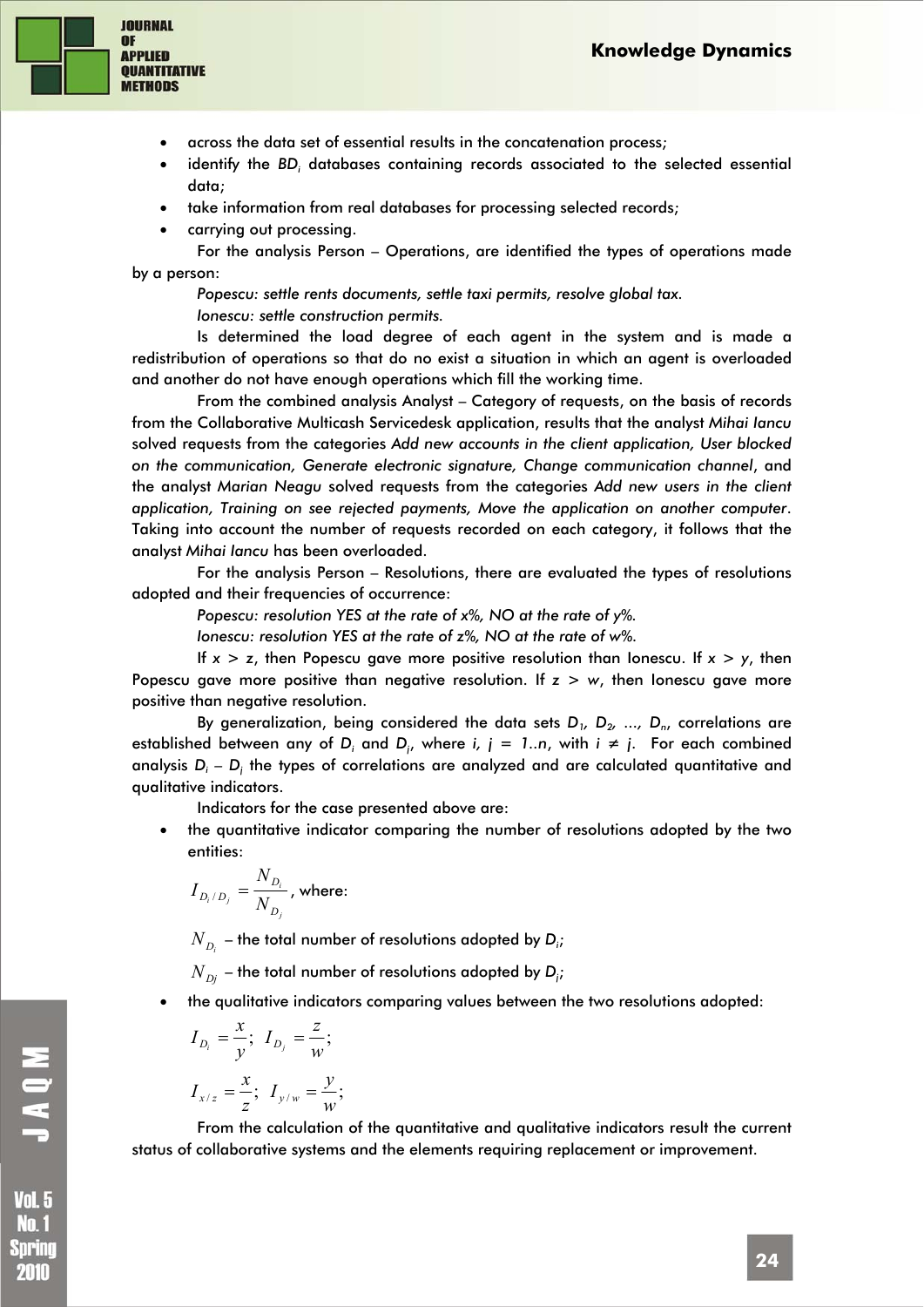

## **5. Construction of procedures for online problem solving**

The document is followed from entry until it will be solved in order to see what is doing. There are identified the routines and activities that are repetitive. The objective of online problem solving procedures is to automate the repetitive activities in order to increase the response time and to resolve the requests.

The collaborative systems have: structure, purpose, flows, resources, routines.

For the real organization that works is built its entry into the database, from which are taken rules, using large volumes of data on which are made selections, sorting, regrouping, extractions.

From reality is issued the collaborative system model, identifying:

- the number of real states;
- the real list of states;
- types of resources;
- the real list of resources;
- number of activities types;
- list of activities:
- durations or differences between final and initial moments.

It follows the real image of the system, from which are obtained the basic parameters of the model, average durations, limitations of resources, on which the model is built.

The collaborative system has associated a neural network giving automatic solutions.

The neuronal network deliver output data and the input data are taken from databases.

Having start and final moments available, the durations are determined and, by their size, frequencies are calculated.

There are determined the probabilities that durations will be equal to a given value, *P(duration = X) = Y*, or the durations to be less that a given value, *P(duration < Z) = W*.

A customer arrives with a request, enter to the portal, is called the neuronal network, resulting the proposed solution which is provided to the customer and he decides. This workflow is shown in Figure 2:



**Figure 2.** Workflow in a collaborative system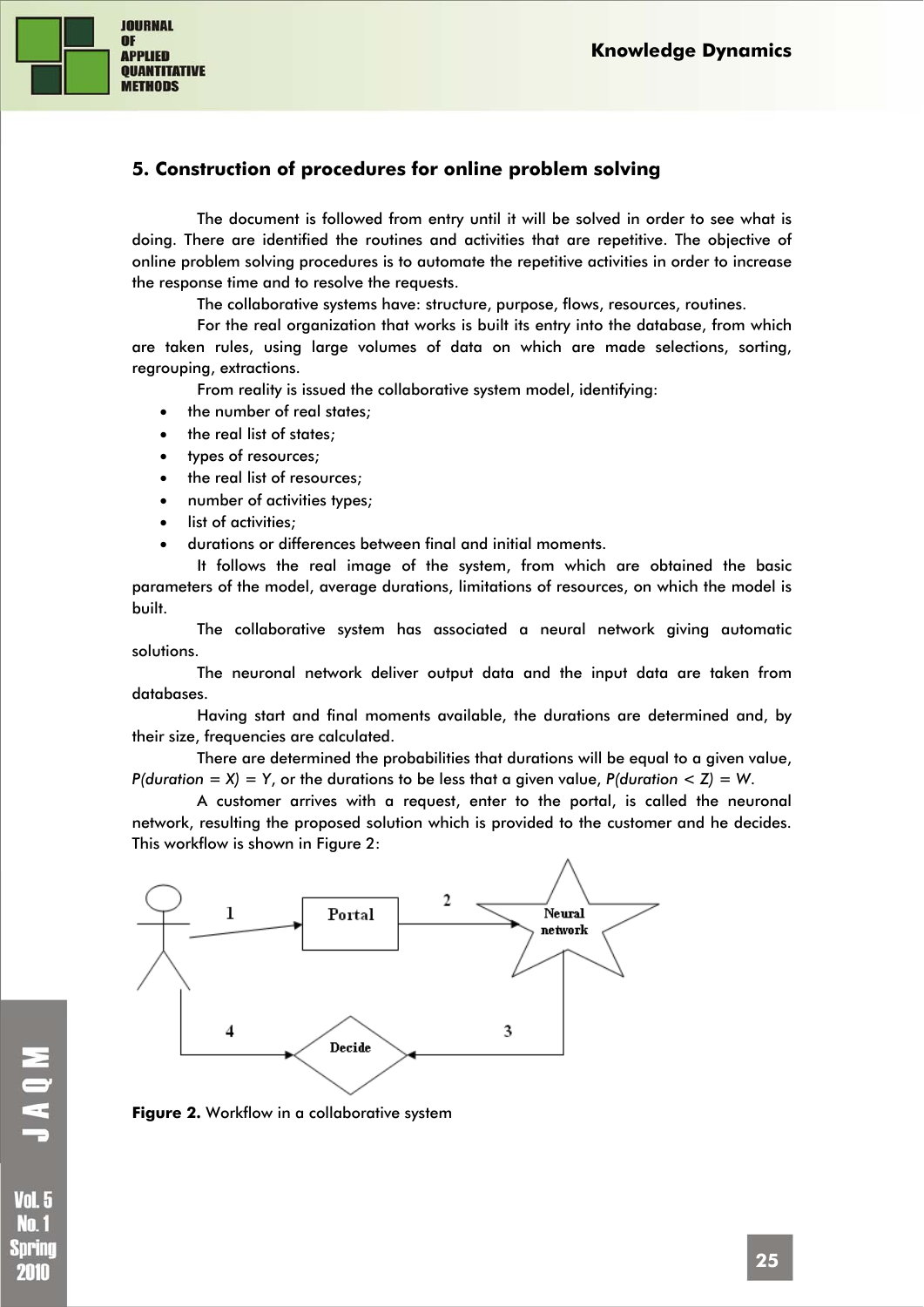

In a collaborative banking system, the customer interaction with the bank is done in several ways, some of which requiring a minimal effort from the client. On the banks websites are a series of applications and simulators to calculate interest rates on loans or deposit. Figure 3 shows an example of simulator for the calculation of receivable interest related to a term deposit:

| Currency                          | RON Y                                                                 |
|-----------------------------------|-----------------------------------------------------------------------|
| Deposit's<br>type                 | $\sim$<br>×                                                           |
| Amount                            | 90000                                                                 |
| Term<br>(months)                  | $1 \vee$                                                              |
| Interest<br>rate                  | 8.0                                                                   |
| Validation<br>Code                | (Please fill in this field with the characters from the image below.) |
|                                   |                                                                       |
|                                   | $\triangleright$ Calculate                                            |
| Interest                          | 600,00                                                                |
| Total<br>amount<br>at<br>maturity | 90.600,00                                                             |

**Figure 3.** Deposits calculator (http://www.raiffeisen.ro)

Another example of simulator is an application for credit related calculation. The customer enters the bank website, select the type of loan, grant period, currency and interest type and enter the amount required.

The application will display to the user the monthly rate and amount of fees. These calculations are carried out also in the bank agencies, but this involves the customer go to the bank.

## **6. Conclusions**

Collaboration is better appropriated if is based on simple rules, leaving the agents to fulfill their interests within their societies.

Increasing the volume of information and improving the software products for exploit it have led to a new quality of data usage by analysis that reveal to the organization's management information difficult or impossible to obtain otherwise. In this way are obtained information on customer preferences, their profile or distribution.

A collaborative system is characterized by a diversity of states, its transition from one state to another being accomplished through a document or command. The set of collaborative system states is finite, with an initial state and a final one. The system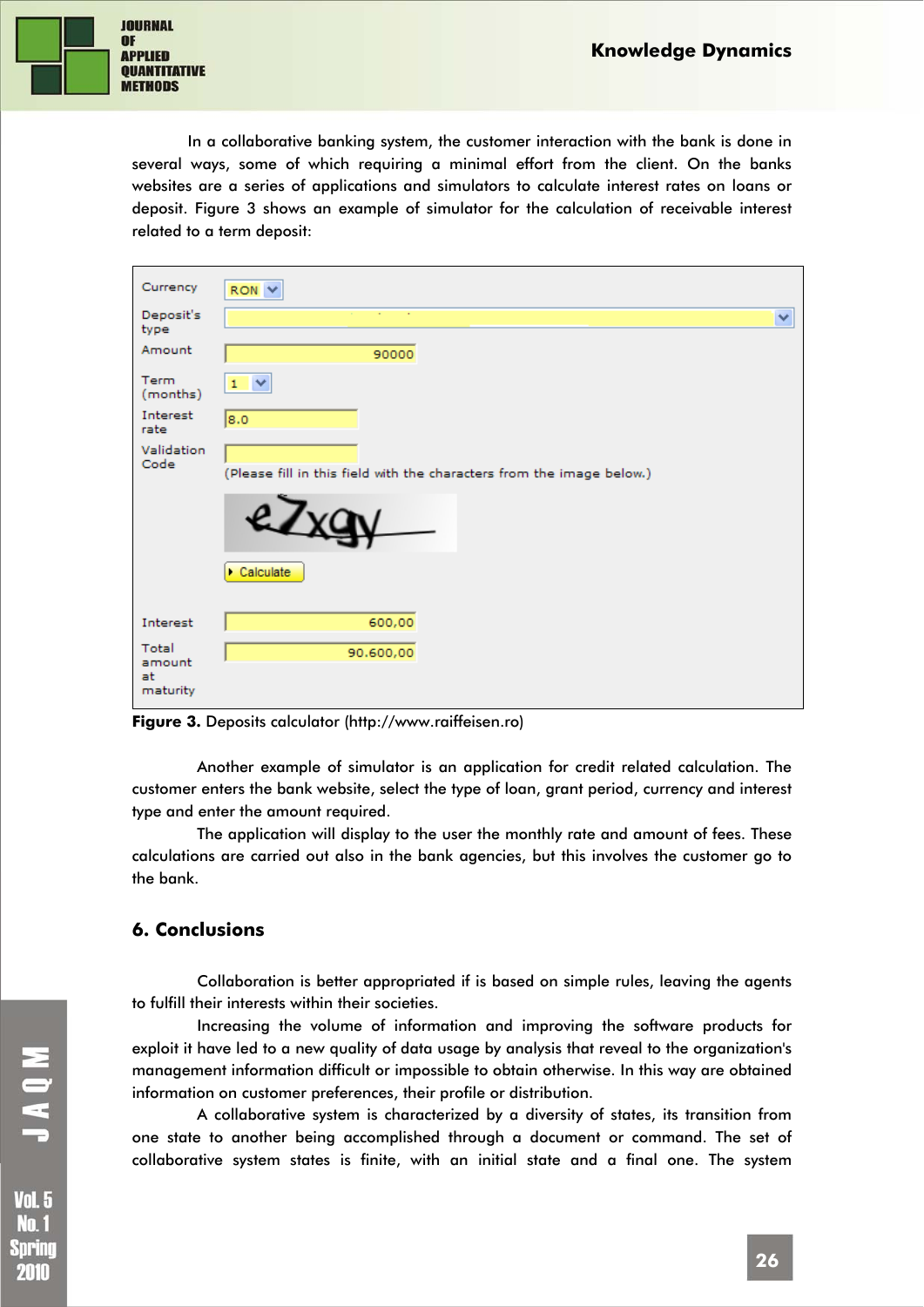

throughput between the initial state, the intermediate states and the final state, carrying out a cycle when it complete the transition from the final state to the initial state.

### **References**

- 1. Dobrican, O. **An Example of Collaborative System**, International Workshop Collaborative Support Systems in Business and Education, Risoprint, Cluj-Napoca, October 2005, pp. 48
- 2. Ivan, I., Boja, C. and Ciurea, C. **Collaborative Systems Metrics**, Bucharest: ASE Publishing House, 2007
- 3. Ivan, I. and Ciurea, C. **Quality Characteristics of Collaborative Systems**, International Conference on Advances in Computer-Human Interaction, ACHI 2009, pp. 164-168, 2009, Second International Conferences on Advances in Computer-Human Interactions, 2009
- 4. Ivan, I. and Ciurea, C. **Using Very Large Volume Data Sets for Collaborative Systems Study**, Informatica Economica Journal, Vol. 13, No. 1, 2009
- 5. Zhao, Y., Hu, C., Huang, Y. and Ma, D. **Collaborative Visualization of Large Scale Datasets Using Web Services**, Internet and Web Applications and Services, 2007, ICIW '07, Second International Conference on, pp.62-62, 13-19 May 2007
- 6. Gnanasambandam, N., Sharma, N., Kumara, S. R. and Hua, L. **Collaborative Self-Organization by Devices Providing Document Services - A Multi-Agent Perspective**, Autonomic Computing, 2006, ICAC '06, IEEE International Conference on, pp. 305-308, 13-16 June 2006
- 7. Ivan, I., Ciurea, C. and Milodin, D. **Validarea datelor de intrare în aplicaţiile informatice orientate spre cetatean**, Revista Romana de Informatica si Automatica, Vol. 18, Nr. 4, 2008

#### 1 **1 Acknowledgements**

<sup>2</sup>Ion IVAN has graduated the Faculty of Economic Computation and Economic Cybernetics in 1970. He holds a PhD diploma in Economics from 1978 and he had gone through all didactic positions since 1970 when he joined the staff of the Bucharest Academy of Economic Studies, teaching assistant in 1970, senior lecturer in 1978, assistant professor in 1991 and full professor in 1993.

Currently he is full Professor of Economic Informatics within the Department of Computer Science in Economics at Faculty of Cybernetics, Statistics and Economic Informatics from the Academy of Economic Studies. He is the author of more than 25 books and over 75 journal articles in the field of software quality management, software metrics and informatics audit.

His work focuses on the analysis of quality of software applications. He is currently studying software quality management and audit, project management of IT&C projects. He received numerous diplomas for his research activity achievements.

For his entire activity, the National University Research Council granted him in 2005 with the national diploma, Opera Omnia. He has received multiple grants for research, documentation and exchange of experience, conferences and congresses at numerous universities from Greece, Ireland, Germany, France, Italy, Sweden, Norway, United States, Holland, Australia, China and Japan.

- He is distinguished member of the scientific board for the magazines and journals like:
- Economic Informatics
- Economic Computation and Economic Cybernetics Studies and Research
- Romanian Journal of Statistics

He has participated in the scientific committee of more than 20 Conferences on Informatics and he has coordinated the appearance of 3 proceedings volumes for International Conferences. From 1994 he is PhD coordinator in the field of Economic Informatics.

This article is a result of the project POSDRU/6/1.5/S/11 "Doctoral Program and PhD Students in the education research and innovation triangle". This project is co funded by European Social Fund through The Sectorial Operational Programme for Human Resources Development 2007-2013, coordinated by The Bucharest Academy of Economic Studies, project no. 7832, Doctoral Program and PhD Students in the education research and innovation triangle, DOC-ECI.